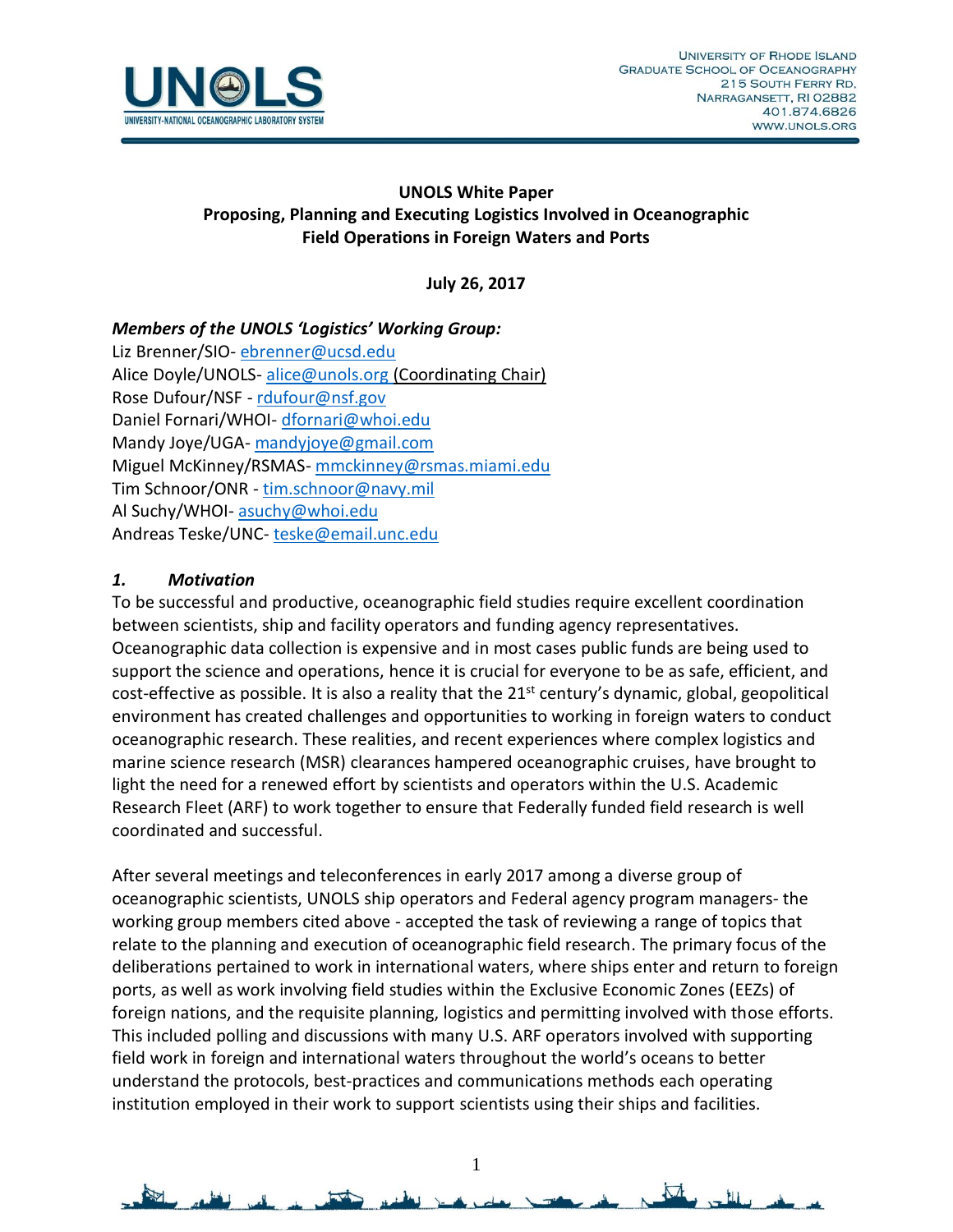

What is presented here is an executive summary of those discussions and a set of recommendations that can help guide scientists, agency program managers and academic vessel operators in their varied collaborative functions to carry out productive oceanographic research in the 21st century. **[Appendix 1](https://www.unols.org/sites/default/files/White%20Paper%20App1_Operations%20in%20Foreign%20Ports%20and%20Waters%20.pdf)** to this White Paper has also been compiled and provides more detailed, specific information on some of the key topics the committee discussed.

## *2. Executive Summary/Recommendations*

- 2.1 One clear outcome identifies the need for all academic research vessel operators to compare their approaches to cruise planning, and to aim at a more consistent ARF-wide consensus regarding the timing and communication protocols for cruise planning. Revised protocols should allow ship operators to better coordinate with scientists the myriad details involved in conducting oceanographic field work in foreign waters (see Appendix 1 for details).
- 2.2 By the same measure, scientists need to be directly involved in the details of cruise planning and logistics with ship operators, especially when working within EEZs of foreign nations, and when shipping scientific equipment into/out of foreign ports. Communication is a bi-directional process where vessel operators and scientists must be engaged to take care of the many details required for oceanographic field research to be properly carried out. The combined efforts of this renewed and improved collaborative process will help ensure successful and cost-effective research programs in the future.
- 2.3. Academic vessel operators should strive to have a single point of contact with scientists so that communications and action items are clearly established and successfully resolved.
- 2.4. Normal facility costs involved in executing the sea-going science program (e.g., port costs, crane charges to load/unload equipment, clearance fees related to embarking and disembarking science personnel), should be broadly consistent throughout the ARF. These routine costs should be clearly delineated and negotiated between academic research vessel operators and Federal funding agencies, and to the extent possible, covered under their annual operating costs. This will simplify and regularize the science budgeting process so that scientists do not get large discrepancies in expected routine costs from different operators.
- 2.5 Scientific Principal Investigators (PIs) and Chief Scientists have the responsibility to familiarize themselves with obtaining necessary visas and permitting to do research and collect samples within foreign EEZs. Proactive visa and permit applications are critical as many countries have tightened their requirements. Ultimately it is the scientists' responsibility to identify all types of permitting required and the type(s) of visa that shipboard scientists must have to accomplish